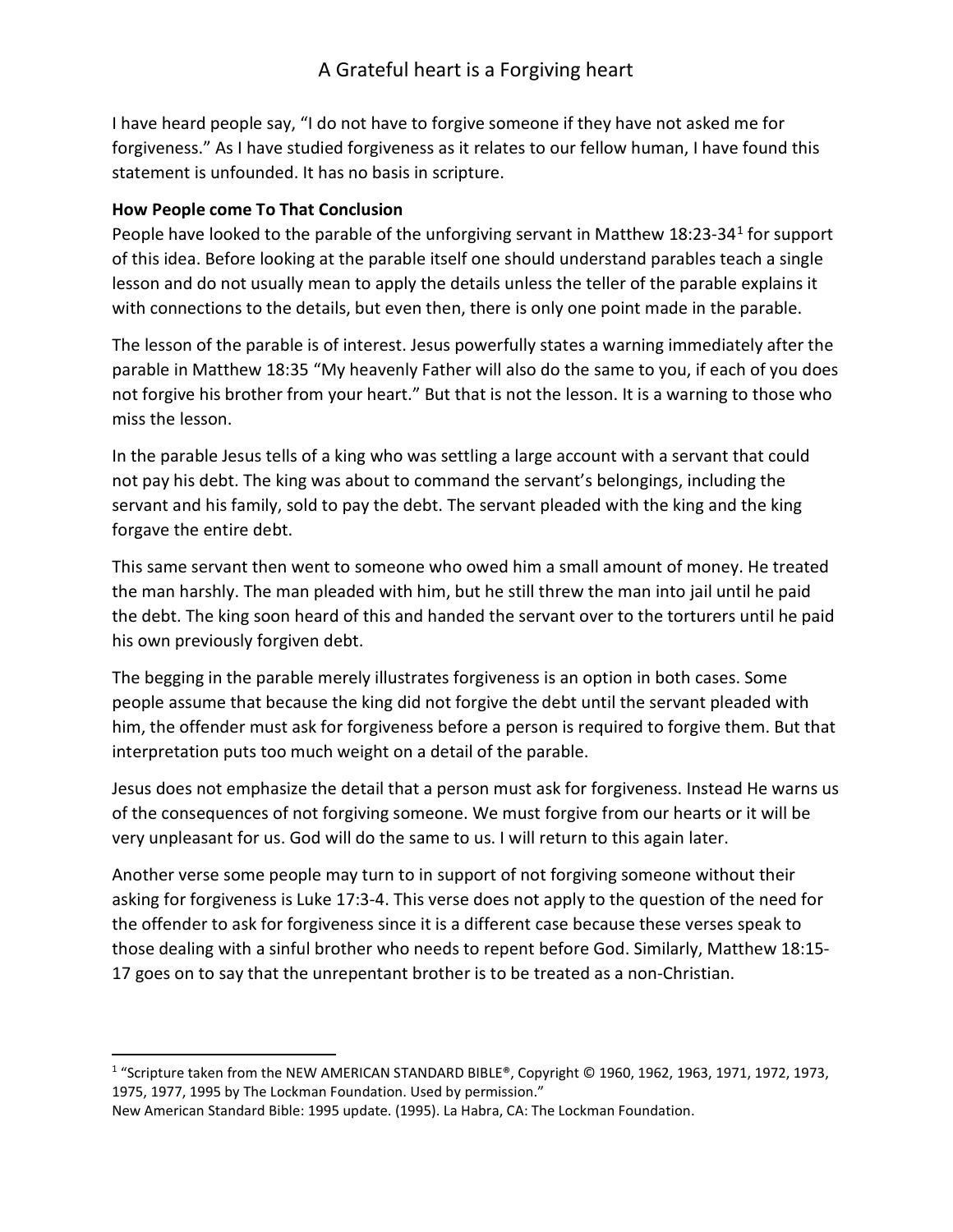# A Grateful heart is a Forgiving heart

#### Getting the feel of an offense

#### Consider what offenses we might need to forgive someone of. Jesus says

"But I say to you, do not resist an evil person; but whoever slaps you on your right cheek, turn the other to him also.

Matthew 5:39 (NASB95)

Perhaps not the greatest offence one could face, but it is a strong one. Jesus basically says to just take it without resistance or retribution. This is not to say such an offence would leave us unaffected. Anyone would certainly wrestle with anger and the desire to get back at them. It would be a challenge just to calm down after such an event.

Ephesians 4:26-27 says, "BE ANGRY, AND yet DO NOT SIN; do not let the sun go down on your anger, and do not give the devil an opportunity." We have emotions and it is not healthy to box them in. But we cannot let them get the better of us and cause us to sin. We are to deal with our anger quickly so that the devil does not gain a foothold over us. A few verses further on, Paul tells put away bitterness, wrath, anger, clamor, slander, and all malice. (Ephesians 4:31) These are not traits of a Christian and hinder our walk with Christ.

#### Maintaining good relations with others

Having good relationships with others is a major theme of the New Testament. In Romans chapters 12 through 15 Paul tells us how to become the people we should be and how to have good relations with others. We are to have empathy and leave vengeance to God. Romans 12:18 says, "If possible, so far as it depends on you, be at peace with all men." This places considerable responsibility on us to maintain good relations with others. We must be careful in what we say so as to not offend. We must reconcile our differences with others whenever possible.

It even goes as far as requiring us to reconcile everything we are aware of that someone has against us.

 $23$  "Therefore if you are presenting your offering at the altar, and there remember that your brother has something against you,  $24$  leave your offering there before the altar and go; first be reconciled to your brother, and then come and present your offering.

Matthew 5:23–24

### This is also the case for when we pray. (Mark 11:25)

It can be difficult to forgive. Love opens the way to forgiving. Having love for other people is essential for having good relations. "Above all, keep fervent in your love for one another, because love covers a multitude of sins. Be hospitable to one another without complaint." (1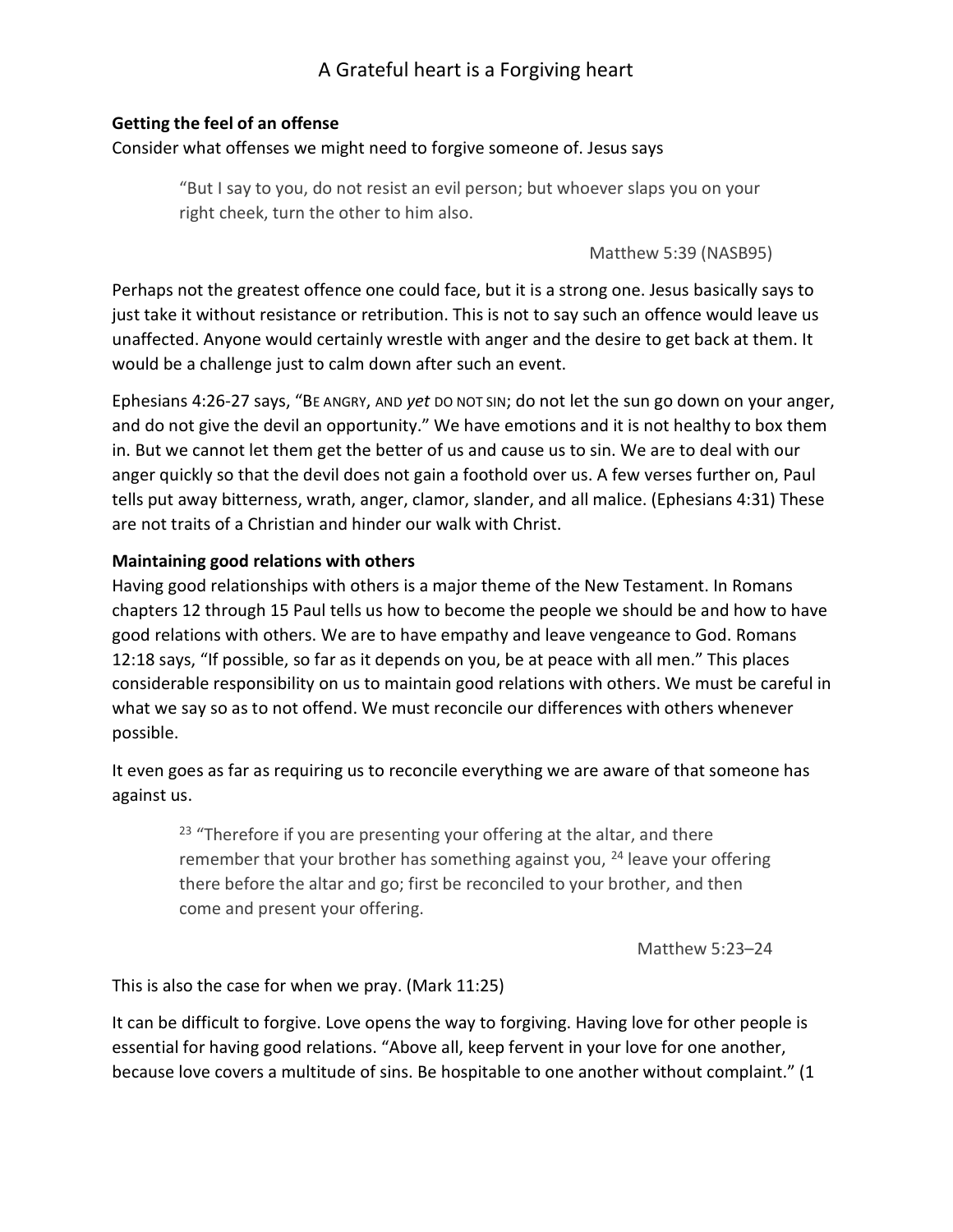## A Grateful heart is a Forgiving heart

Peter 4:8-9). "Be kind to one another, tender-hearted …" (Ephesians 4:32) leads us to a kindness in our relationships that overlooks faults of others.

It not in human nature to be forgiving. Paul list 6 virtues that are necessary for the unity of the Church in Colossians 3:12-17. (See Virtues for Our New Selves<sup>2</sup>) In the middle of these verses it says "… and forgiving each other, just as the Lord forgave you, so also should you." Putting on the virtues prepare us to forgive.

Sometimes a person develops a habit of judging people. We cannot be kind to others if we are busy judging them. That kind of mental activity leads us to think of ourselves as better than others, which leads one to become brash with them. We do well to follow the commands of Christ in the beatitudes<sup>3</sup>. It is best to read it in the context of the beatitudes (Luke 6:20 - 43)

<sup>36</sup> "Be merciful, just as your Father is merciful.<sup>37</sup> "Do not judge, and you will not be judged; and do not condemn, and you will not be condemned; pardon, and you will be pardoned.

Luke 6:36–37

#### Forgiving Others

Peter had a question about forgiveness, "… Lord, how often shall my brother sin against me and I forgive him? Up to seven times?" (Matthew 18:21). The statement indicates this is a sin against a person, not God. The Greek word used for sin (ἁμαρτάνω) can include a transgression against God, a custom, or a law<sup>4</sup>. It is likely referring to deviation from a custom of the people they see as an offence or an offensive custom as cultures tend to have. Jesus replies with a number large enough it is unlikely a factor when forgiving someone, not only 7 times but 7 times 70 times.

Jesus continues into the parable of the unforgiving servant<sup>5</sup> followed by the strong warning in Matthew 18:35 indicating our forgiving of others, or rather our lack of forgiving others, affects our forgiveness by God. This is also paralleled in Matthew 6:14 - 15 where Jesus clearly says God's forgiveness of our sins depends on whether we forgive others. Even in the Lord's prayer "And forgive us our sins, For we ourselves also forgive everyone who is indebted to us.  $...$ "<sup>6</sup>

A modern reader of the parable of the unforgiving servant can easily miss the point of the parable. It seems more than an interesting story and we think we understand it. Yet we do not

<sup>2</sup>Gray, Daniel, Virtues for Our New Selves: A study of Colossians 3:12-17, https://basichurch.org/biblestudies/82-astudy-of-colossians-3-12-17

<sup>3</sup> Matthew 5:3-12 and Luke 6:20-45

<sup>4</sup> Arndt, W., Danker, F. W., Bauer, W., & Gingrich, F. W. (2000). A Greek-English lexicon of the New Testament and other early Christian literature (3rd ed., p. 49). Chicago: University of Chicago Press.

<sup>5</sup> Matthew 18:23-34

<sup>6</sup> Luke 11:4